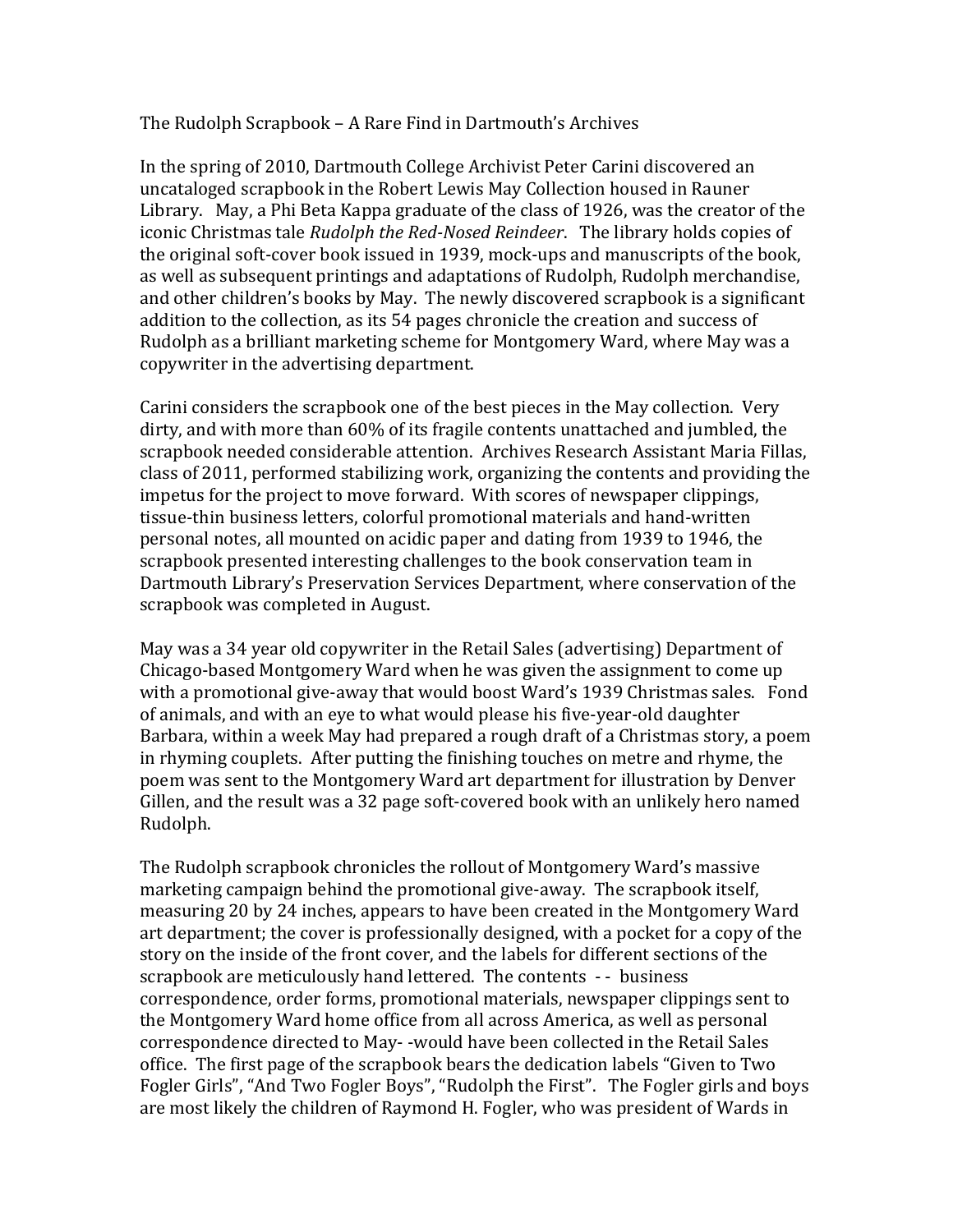1939 but left the company in April of 1940. The three items originally mounted above those labels are important examples of May's creative process: a list in pencil of potential names for the protagonist reindeer (with Reginald circled as a likely contender); a sheet of brainstormed thoughts in pencil; and a hand-written draft of the last page of the original manuscript, all presumably in May's hand. Facsimiles of these three items are now mounted in the scrapbook, the originals kept with the May manuscripts in Rauner Library.

The first announcement of the Rudolph book from the Retail Sales Department, on September 1, 1939 to all Montgomery Ward retail store managers, unleashed a massive marketing flurry. The book which "as a whole should strike the youngsters as a happy combination of 'Ferdinand the Bull' and 'The Night Before Christmas' " was to be given away to any child who came into a Wards store accompanied by a parent. The announcement, with its attached advance copy, highlights the book as a marketing tool. "We believe that an exclusive story like this aggressively advertised in our newspaper ads and circulars...can bring every store an incalculable mount of publicity...and, far more important, a tremendous amount of Christmas traffic". The internal push to get stores to participate in the give-away continued through the fall, and the scrapbook contains circulars, ordering news, advertising ideas and promotional posters heralding the "rollickingest, rip-roaringest, riot-provokingest, Christmas give-away your town has ever seen!" The response from local stores was overwhelming. The scrapbook has copies of the order forms from participating stores. The Kansas City, Missouri store #3-802, for example, ordered 20,000 copies of the book at a cost of  $1\frac{1}{2}$  cents each. In 1939, a production run of 50,000 made a book a best seller. With participation by over 800 stores in all 48 states, depicted on a distribution map in the scrapbook, the first Rudolph run totaled 2,365,016 copies, which press coverage lauded as the "largest first edition yet recorded".

As books started flying out of Montgomery Ward stores in December, the Retail Sales Department issued a press release to newspapers on December 6 with an enclosed copy of the book. Asking that the news of Rudolph be treated as a book review, a school news item or as a straight news story, this bid for free publicity was a calculated success, as newspapers across America gave the story of the Rudolph "sensation" front page treatment. The scrapbook has nine pages of clippings from newspapers from thirty states, reporting how teachers and psychologist hail the book as the perfect Christmas book, how schools are requesting special orders, and how John Barrymore changed the script of his current play to include a mention of Rudolph. Two dozen letters from newspaper advertising managers include congratulations and requests to print the story in its entirety. The advertising manager of the Fort Worth Press calls Rudolph "one of the finest pieces of institutional advertising that I have ever seen". Included in the scrapbook is a letter of apology for not running a story from the advertising manager of the Clinton (Iowa) Herald. The Clinton Montgomery Ward store did not participate in the giveaway, and the paper feared that if it ran a story about Rudolph "it might create a riot at our store".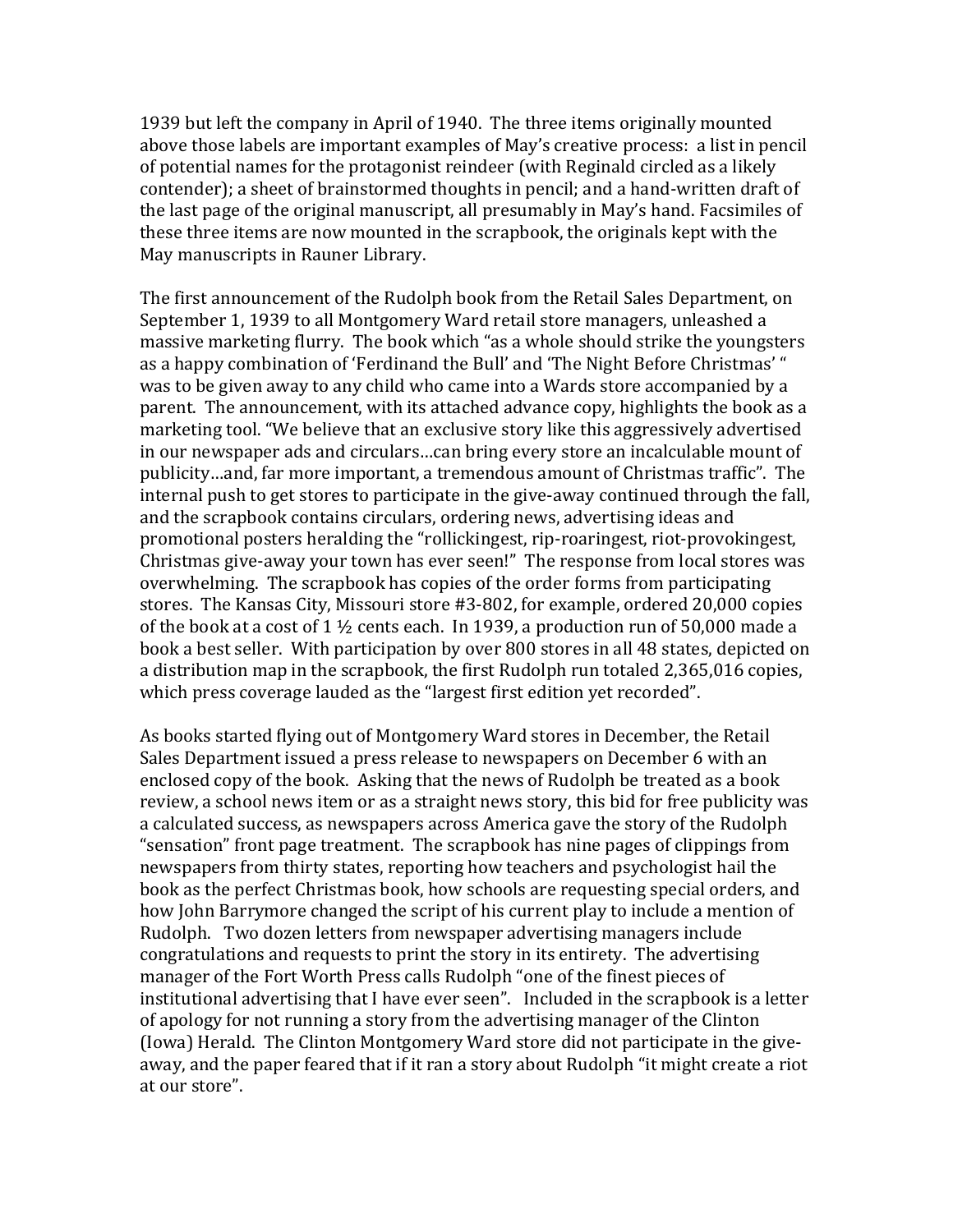May's personal delight in the success of the Rudolph story is seen in a warm exchange with the advertising manager of the Minot (North Dakota) Daily News, who asks May's advice on how to explain to his own young children why the deer in the Minot zoo don't have red noses. Writing on December 19, 1939 as "Rudolph's father and Montgomery Ward's authority on deer", May hopes to solve "this very" knotty problem", and you can find his solution on page 9 (verso) of the scrapbook.

Personal friends and colleagues from Montgomery Ward write Robert May to share their excitement over "the perfectly swell little book (Kenneth Collins, The New York Times, Dec. 13, 1939), encouraging May to crash the gates of Hollywood with Rudolph. Dartmouth College Secretary Sidney C. Haywood assures May that he is sending the book over to the alumni magazine for an article in the January issue, and advises May to use several Dartmouth connections in the Walt Disney Studios. Some letters request signed copies, permission to broadcast the story or to do dramatic readings. Other letters offer a slice of life in 1939, with talk of football pools, stag bridge nights and the rolling out of Wards double crotch drawers into every American home!

Letters from teachers requesting copies of the book for their classrooms and from students writing thanks for the gift of the book comprise two sections of the scrapbook. The Bakersfield, California Montgomery Ward branch describes how Rudolph was distributed directly to 15 schools, reaching 6,440 children. The power of the give-away is felt in the words of the Bakersfield manager: "A Mrs. Stinson, teacher in the Lincoln School, the poorest school in town where there are seventeen different nations represented, called to tell me how happy the children were to receive the story and the books, several of the children said to her 'Do you mean we can take them home and have them for our very own?' "

Correspondence from acquaintances of May at Random House, Knopf and Time Magazine explore the possibility of taking the Rudolph idea even farther, and there are letters from Jack Rose, Class of 1928, from Disney, as well as from the Leon Schlesinger Corporation (Looney Tunes, Merrie Melodies). Commercial publication of Rudolph would not happen until 1947, the year Montgomery Ward turned over the copyright to May and presumably after the scrapbook was assembled. A nineminute cartoon followed in 1948. May's brother-in-law songwriter Johnny Marks wrote the lyrics and melody for the song recorded by Gene Autry in 1949. When the Burl Ives television special was produced in 1964, Rudolph's place was secure as an American icon.

Near the end of the scrapbook are copies of Montgomery Ward's advance work on re-issuing Rudolph for the Christmas of 1940. Store managers are asked in March to place their orders for the book; questionnaires are presented for merchandise tieins, such as a Rudolph soft toy, toy bank, china figurine, nursery lamp, the sales of which would cover the costs for the give-away. The suggested price from the branches for the stuffed Rudolph - - 50 cents!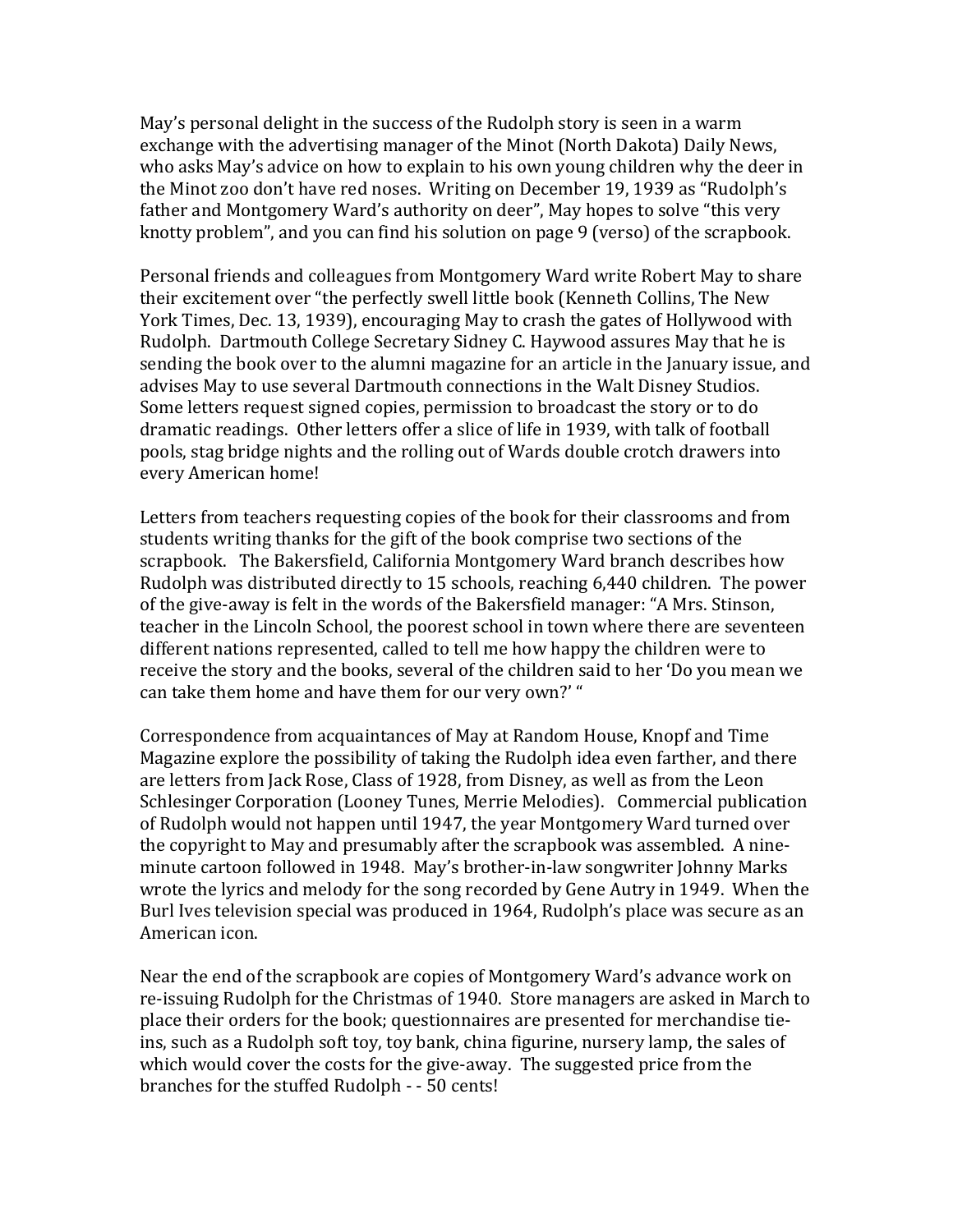The scrapbook provided the perfect challenge for Summer Conservation Intern McKey Berkman, a student in the bookbinding program at the North Bennet Street School in Boston. Under the supervision of Head Conservator Deborah Howe, it would take over seventy hours of work to conserve the scrapbook, from trimming new acid-free scrapbook pages to making a conservation box to house the finished object.

The original mounting pages, highly acidic and very dirty, could not be reused. The team used Mohawk Superfine Cover Stock paper for the new sheets, which were trimmed to fit the original cover. Holes were drilled in the paper for the screw-post structure using the lab's Challenge Paper Drill machine, and the paper was scored to provide easy turning at the spine edge.

The next step in the work proved to be an exercise in puzzle solving. With more than half the contents detached from the original pages, McKey had to both confirm Maria's placement of loose items, which ranged in size from full-page posters to tiny clippings from newspapers, and to place items that were not yet placed which were stored in an "extras" folder. This process was guided by the discoloration shadows left by items on the original scrapbook pages, and by the distinctive "blots" left on the scrapbook pages and on the individual items by the seventy -year -old glue, a brittle, dark glue in the family of rubber cement. Matching an item from the folder with an empty spot on a page, or shifting a letter to its rightful placement, all based on matching the "blots", was satisfying work. But the real cause for celebration came when Carini found the three items from the dedication, described above, which were missing from the scrapbook. Making note of the "shadows" and the glue "blots" on the empty scrapbook page, he found the three hand-penciled items, complete with their matching "blots", stored with the May manuscripts in Rauner Library. At some point in time, the value of these items had been recognized and they had been removed from the scrapbook for safekeeping.

The items that survived attached to the original pages provided a different problem. In some cases, where the glue was most brittle, the scrapbook page could be rolled or manipulated at the point of attachment and the item would pop off. In many cases, however, the glue held firm and would not dissolve with alcohol. Using a No. 15 "feather" scalpel blade, those items were removed by coming in under the glue and excising.

Page by page, all items in the scrapbook were surface cleaned with dry cleaning sponges. One item was washed in filtered water to see if staining from the original glue would lessen; since there was no improvement, the team decided not to wash individual items. Sample papers were tested for acidity (the result an acidic ph of 3:30). Every item was deacidifed with Bookkeeper's Deacidification Solution, an alkaline buffer (magnesium oxide) in a water-free formula which neutralizes acid in paper. Hours were spent mending tears in fragile and damaged items with Japanese paper and wheat paste. Several items were so fragile that they had to be completely